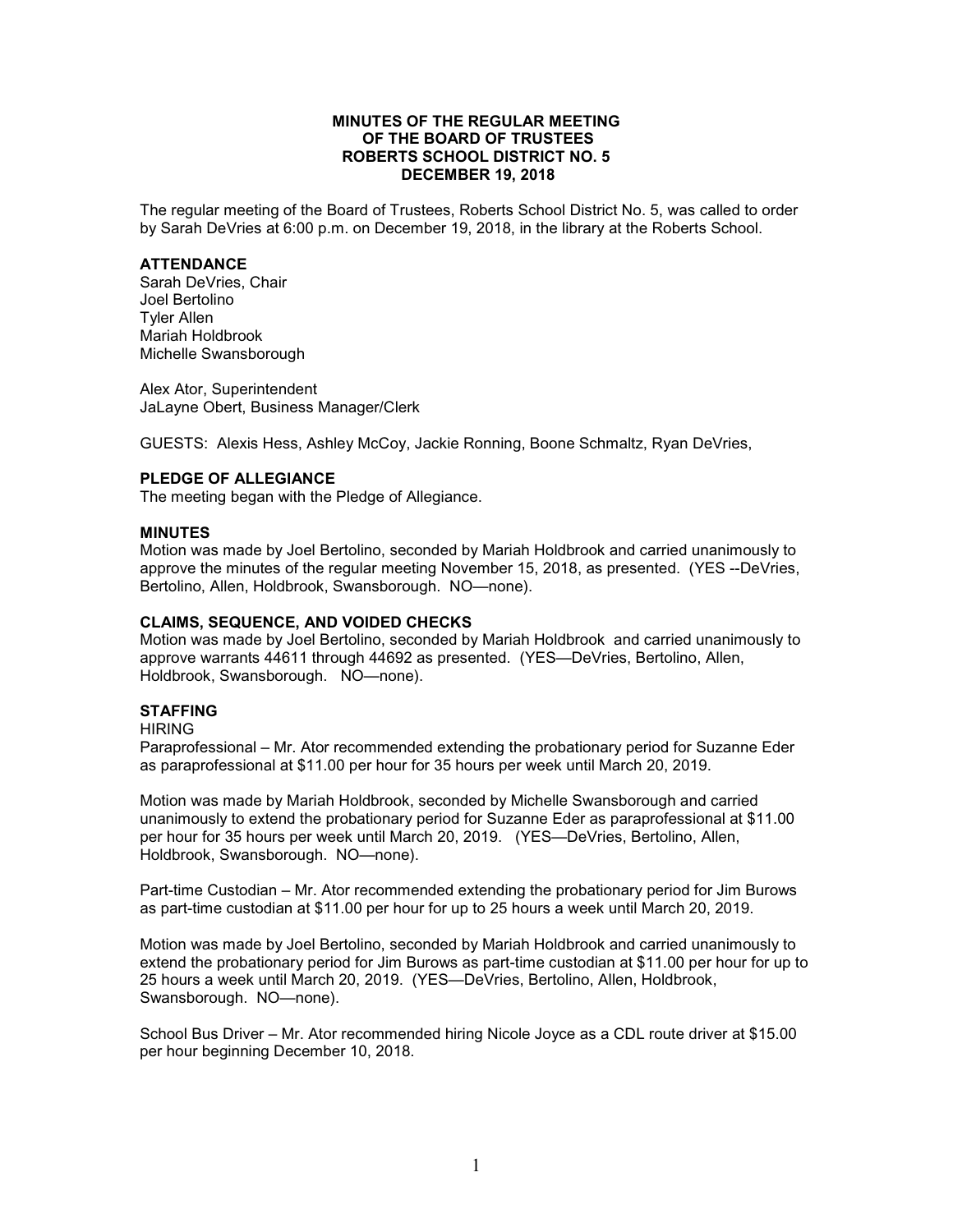Motion was made by Joel Bertolino, seconded by Mariah Holdbrook and carried unanimously to hire Nicole Joyce as a CDL route bus driver at \$15.00 per hour beginning December 10, 2018. YES—DeVries, Bertolino, Allen, Holdbrook, Swansborough. NO—none).

## **NEW BUSINESS**

Mrs. Obert stated the election calendar for the May 7, 2019 trustee election was included in the packet. She stated we have one trustee seat up for election, that of Michelle Swansborough and interested parties have until March 28, 2019 to file for the position.

## **OLD BUSINESS**

REVIEW OF STRATEGIC PLAN – Mr. Ator recommended staying with the Strategic Plan as it is and do a review at a later time.

SENIOR TRIP – Ryan DeVries and Boone Schmaltz brought a revised plan for the Senior Trip to the Board for approval.

Mr. Schmaltz stated the date for the trip has been moved to May 27 to June 1, 2019, for the trip to Portland.

Mr. Ator recommended approval of the request by the senior class for access to their class funds for the senior trip

Motion was made by Mariah Holdbrook, seconded by Michelle Swansborough and carried unanimously to allow the Class of 2019 access to the class funds for the senior trip. (YES— DeVries, Bertolino, Allen, Holdbrook, Swansborough. NO—none).

STAFF APPRECIATION DINNER – Mr. Ator stated the Roberts Café has agreed to host the staff appreciation dinner which will be held on March 15, 2019 at 6:30 p.m. He requested authority to spend up to \$1100 for the event.

Motion was made by Mariah Holdbrook, seconded by Joel Bertolino and carried unanimously to give the superintendent authority to spend up to \$1100 on the staff appreciation event. (YES-DeVries, Bertolino, Allen, Holdbrook, Swansborough. NO—none).

## **SUPERINTENDENT'S REPORT**

LITERACY GRANT UPDATE – Jackie Ronning, Literacy Coach, stated we are still looking at different curriculums for Language Arts and she and Ms. McCoy went to training on Ed Ready, which is free and is a true enrichment program.

SUPERINTENDENT SCHEDULE – Mr. Ator stated he had an ACE-MASS meeting today and will have another one in Billings on January 30. He stated there are some big things coming down at the federal level such as the farm bill which can have a big impact on the school lunch program.

Mr. Ator stated he will be taking some personal time over the holiday.

MHSA ANNUAL MEETING – Mr. Ator stated James Sigl will be attending the MHSA Annual Meeting in Butte on January 21 for the district and reviewed the proposals to be considered.

FOOTBALL CO-OP – Mr. Ator stated Belfry would like to join the football co-op with Red Lodge and Roberts. Mr. Ator stated the only effect he can see this having on Roberts is this would be a new co-op and we would have to apply for approval. He stated he will bring a formal proposal for this next month.

MISCELLANEOUS – Sarah DeVries asked that a decision be made on a date for graduation.